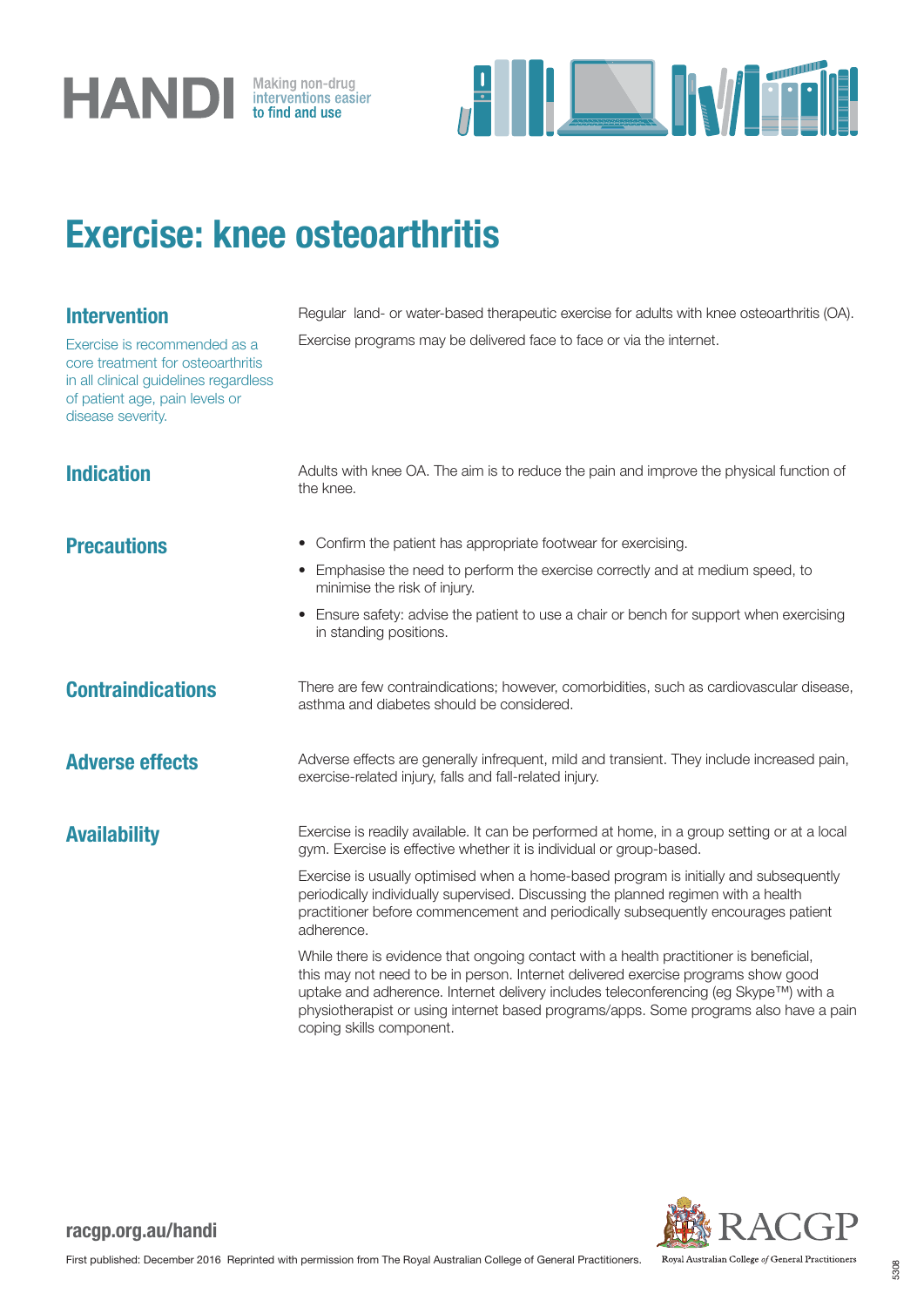

Making non-drug<br>interventions easier<br>**to find and use** 



**Description** A range of exercise types have been found to be moderately effective for adults with knee OA (refer to Figure 1).

> Evidence suggests that a combination of strength, aerobic and flexibility exercise is most likely to improve pain and physical function outcomes in adults with knee OA.

> There is limited evidence about the 'dosage' of exercise (frequency, duration, intensity) required for effective management of knee OA. Outcomes do not appear to be related to exercise intensity or to the duration of the exercise sessions.

|                              | <b>Strength</b>                                                                                                                                                                                                                                            | <b>Flexibility</b>                                                                                                                                             | Aerobic                                                                                                                                                                           |
|------------------------------|------------------------------------------------------------------------------------------------------------------------------------------------------------------------------------------------------------------------------------------------------------|----------------------------------------------------------------------------------------------------------------------------------------------------------------|-----------------------------------------------------------------------------------------------------------------------------------------------------------------------------------|
| <b>Tips</b>                  | Include quadriceps,<br>hip abductor,<br>hamstring and calf<br>muscle strengthening<br>exercises.<br>Perform exercises<br>in functional ways,<br>such as chair raises,<br>step-ups, step-downs,<br>squats, heel raises<br>and bridging where<br>appropriate | Where appropriate,<br>prescribe exercises<br>to target increased<br>range of movement<br>in the knee and hip,<br>and flexibility of the<br>associated muscles. | Perform regular bouts<br>of aerobic physical<br>activity (e.g. walking,<br>cycling or water<br>exercise), aiming for<br>decreased sedentary<br>time and increased<br>active time. |
| <b>How</b><br>often?         | Regularly, at least 3<br>times per week, and<br>maintained in order<br>to gain longer-term<br>benefits.                                                                                                                                                    | Regularly, at least 3<br>times per week, and<br>maintained in order<br>to gain longer-term<br>benefits.                                                        | At least 30 minutes<br>of moderate intensity<br>aerobic exercise on<br>most days.<br>The 30 minutes can<br>be done in bouts of at<br>least 10 minutes.                            |
| <b>Exercise</b><br>intensity | 8-12 repetitions<br>in 1 set. Repeat 2-3<br>times with 1-2 minutes<br>rest between sets.<br>To get stronger safely,<br>the exercise should<br>feel like it was 'hard' or<br>'very hard' rather than<br>'easy' or 'extremely<br>hard'.                      | Each stretch should be<br>held 15-30 seconds<br>and repeated 2-4<br>times.                                                                                     | Moderate intensity<br>means working<br>'somewhat hard'<br>(ie puffing but still able<br>to talk).                                                                                 |

### General tips for types and dosage of exercises

The Consumer resource section contains links to specific knee exercises for patients that can be done at home.

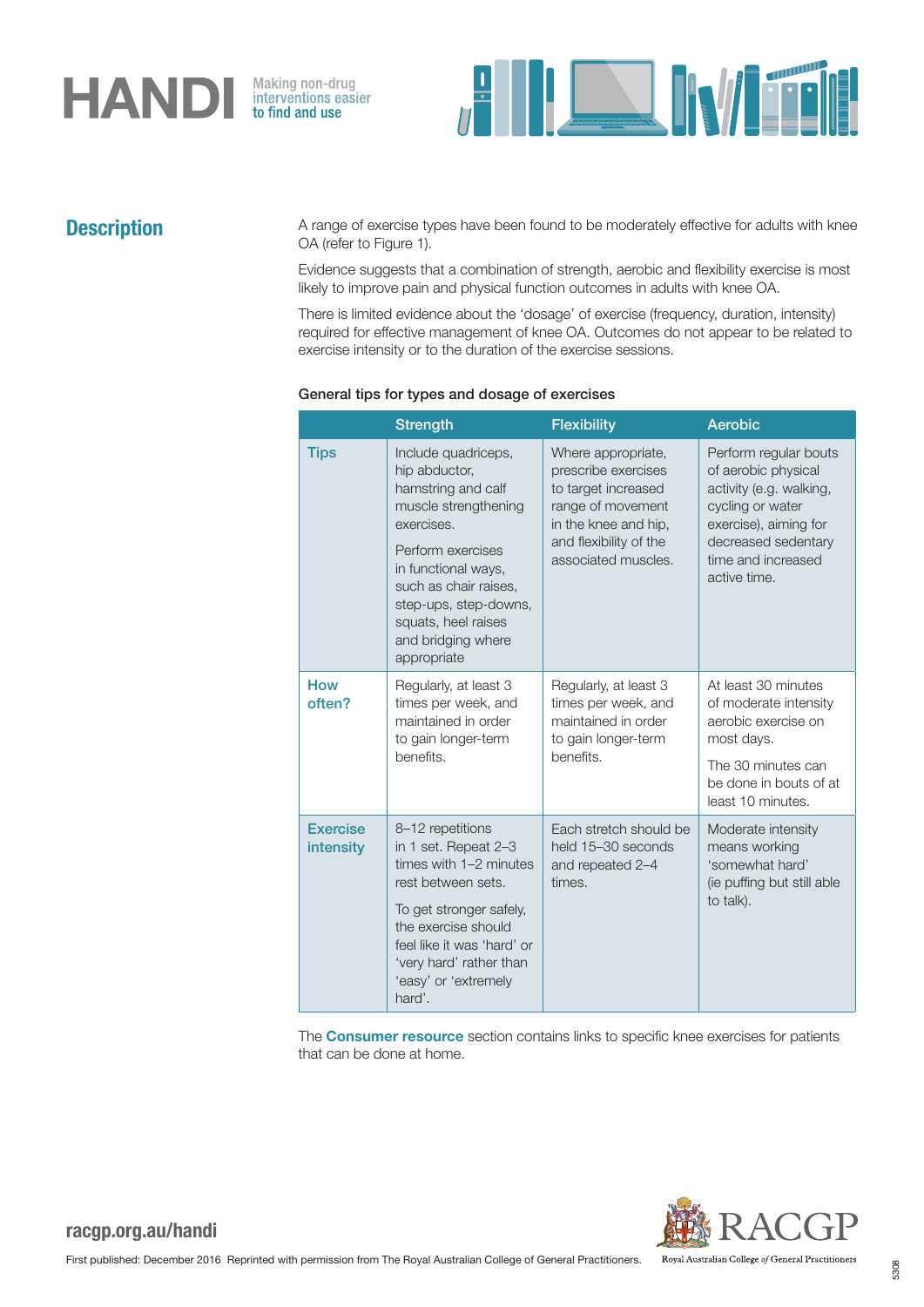# **HANDI** Making non-drug

**FILLENWEEK** 

| <b>Tips</b>       | The exercise program should be individualised, taking into account the patient's age,<br>severity of OA, mobility, comorbidities and exercise preferences.                                                                                                                                      |  |  |  |  |
|-------------------|-------------------------------------------------------------------------------------------------------------------------------------------------------------------------------------------------------------------------------------------------------------------------------------------------|--|--|--|--|
|                   | • Physiotherapists or exercise physiologists can provide advice about a training<br>program. Consider a referral under the Enhanced Primary Care (EPC) Program so that<br>eligible patients can receive a Medicare rebate.                                                                      |  |  |  |  |
|                   | Internet based programs may be useful and cost effective alternatives for patients who<br>$\bullet$<br>cannot or choose not to access physiotherapy. These may also offer help with pain<br>coping skills.                                                                                      |  |  |  |  |
|                   | • Feeling some discomfort or pain during exercise is normal; however, revise the<br>exercise regimen if:                                                                                                                                                                                        |  |  |  |  |
|                   | - the pain is excessive                                                                                                                                                                                                                                                                         |  |  |  |  |
|                   | - the pain remains elevated for more than 2 hours after exercise                                                                                                                                                                                                                                |  |  |  |  |
|                   | - there is increased joint swelling the next day.                                                                                                                                                                                                                                               |  |  |  |  |
|                   | Encourage overweight patients to lose weight. This may help alleviate the symptoms<br>of their knee OA by reducing the load on their knees.                                                                                                                                                     |  |  |  |  |
|                   | A graded approach to exercise, starting with 2-3 simple exercises and progressing to<br>more challenging exercises may improve uptake and patient adherence.                                                                                                                                    |  |  |  |  |
| Grading           | NHMRC Level 1 evidence                                                                                                                                                                                                                                                                          |  |  |  |  |
| <b>References</b> | Uthman OA, van de Windt DA, Jordan JL et al. Exercise for lower limb osteoarthritis:<br>$\bullet$<br>systematic review incorporating trial sequential analysis and network meta-analysis.<br>BMJ 2013;347: f5555 DOI: 10.1136/bmj.f5555.                                                        |  |  |  |  |
|                   | • Fransen M, McConnell S. Exercise for osteoarthritis of the knee (Review). Cochrane<br>Database Syst Rev 2008;4:CD004376. DOI: 10.1002/14651858. CD004376.pub2.                                                                                                                                |  |  |  |  |
|                   | Juhl C, Christensen R, Roos EM et al. Impact of exercise type and dose on pain and<br>$\bullet$<br>disability in knee osteoarthritis: a systematic review and meta-regression analysis of<br>randomized controlled trials. Arthritis Rheumatol, 2014;66(3): 622-36. DOI: 10.1002/<br>art.38290. |  |  |  |  |

• Bennell KL, Nelligan R, Dobson F, et al. Effectiveness of an Internet-Delivered Exercise and Pain-Coping Skills Training Intervention for Persons with Chronic Knee Pain: A Randomized Trial. Ann Intern Med. 2017;166(7):453–62. DOI: 10.7326/M16-1714.

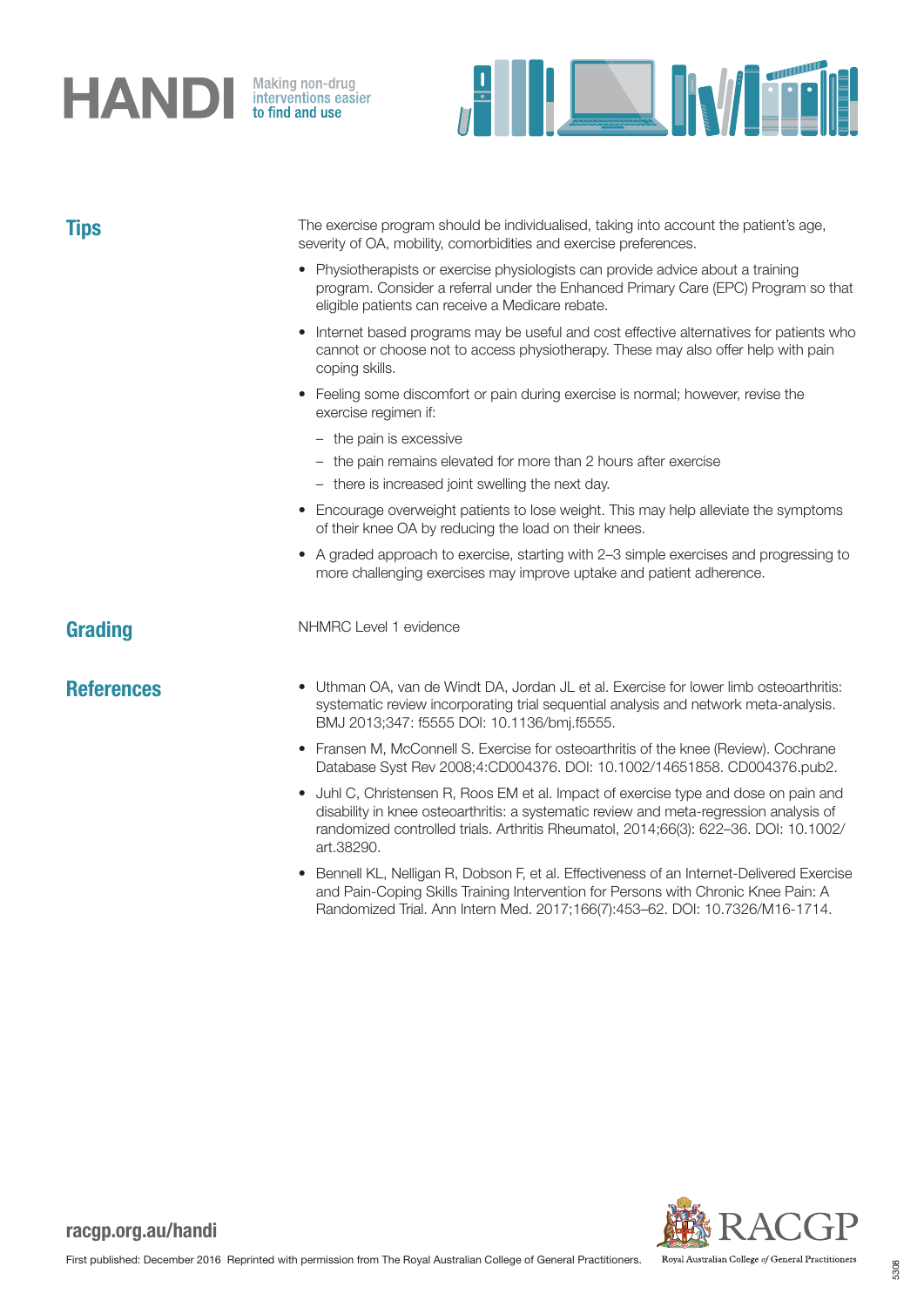# HANDI

Making non-drug<br>interventions easier<br>**to find and use** 



Consumer resources The knee strengthening exercises, in the link below, describes basic knee strengthening exercises that patients can be at home. A simple graded approach to exercise has been provided. These exercises have been provided and reproduced with permission from Professor Kim Bennell, Centre for Health Exercise and Sports Medicine, Department of Physiotherapy, University of Melbourne.

> [www.racgp.org.au/your-practice/guidelines/handi/interventions/exercise-for-knee](http://www.racgp.org.au/your-practice/guidelines/handi/interventions/exercise-for-knee-osteoarthritis#downloads)[osteoarthritis#downloads](http://www.racgp.org.au/your-practice/guidelines/handi/interventions/exercise-for-knee-osteoarthritis#downloads)

There is ample information on the internet about knee exercises but it is not possible to assess the quality of all the information available. The following are reputable sites where patients can access further information:

- The American Academy of Orthopaedic Surgeons Orthoinfo website [orthoinfo.aaos.org/topic.cfm?topic=A00564](http://orthoinfo.aaos.org/topic.cfm?topic=A00564) and downloadable PDF for conditioning the knees following injury or surgery [orthoinfo.aaos.org/PDFs/Rehab\\_Knee\\_6.pdf](http://orthoinfo.aaos.org/PDFs/Rehab_Knee_6.pdf)
- The WebMD website includes a slide show of various patient exercises. [www.webmd.com/osteoarthritis/joint-injections-13/slideshow-knee-exercises](http://www.webmd.com/osteoarthritis/joint-injections-13/slideshow-knee-exercises)
- The Arthritis Research UK has downloadable patient exercises. [www.arthritisresearchuk.org/arthritis-information/conditions/osteoarthritis-of-the-knee/](http://www.arthritisresearchuk.org/arthritis-information/conditions/osteoarthritis-of-the-knee/knee-pain-exercises.aspx) [knee-pain-exercises.aspx](http://www.arthritisresearchuk.org/arthritis-information/conditions/osteoarthritis-of-the-knee/knee-pain-exercises.aspx)
- Arthritis Australia's MyJointPain website provides evidence-based self- management advice for patients about managing OA in general.<https://www.myjointpain.org.au/>



Royal Australian College of General Practitioners